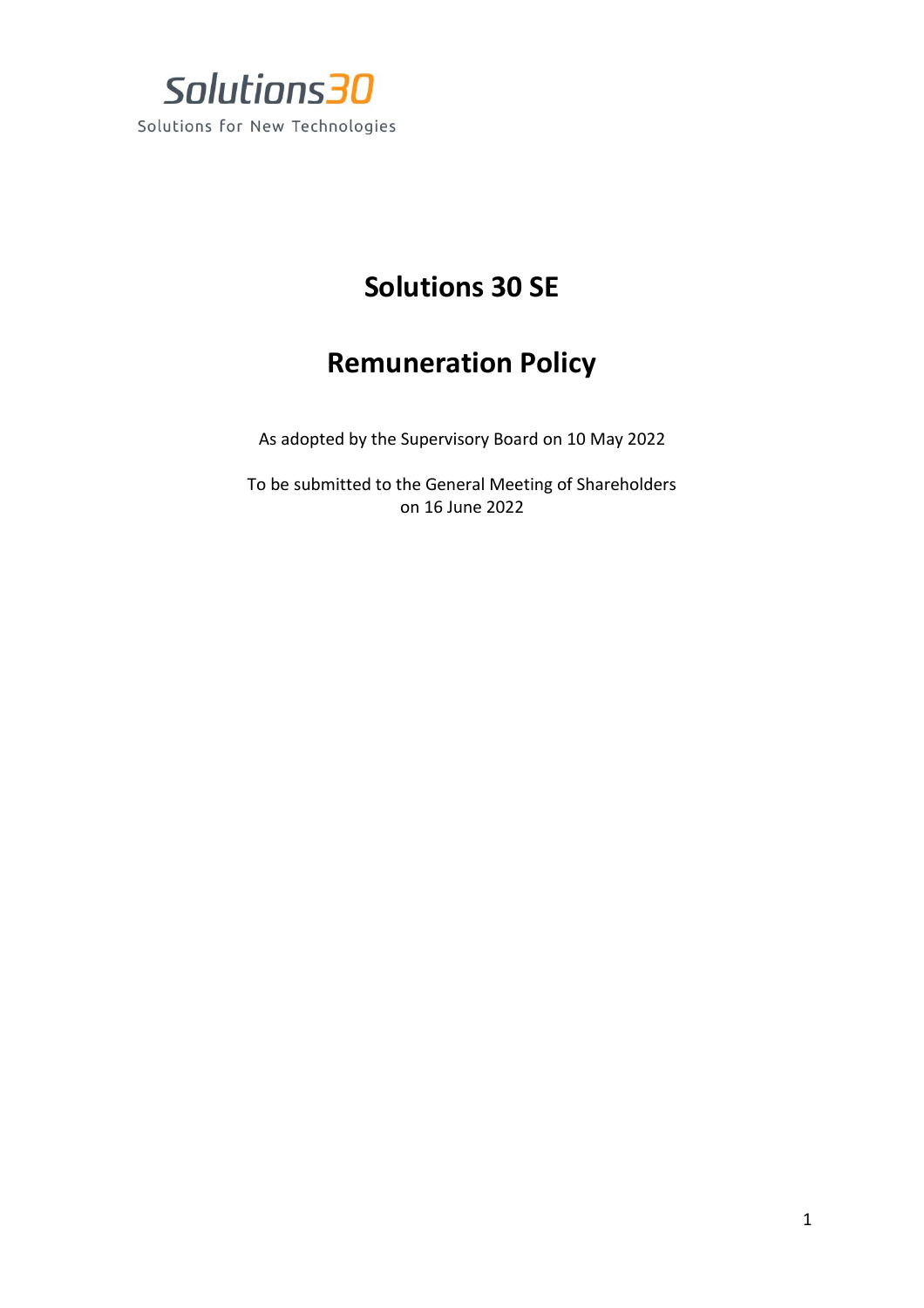

## **Table of Contents**

| 3. |  |
|----|--|
| 4. |  |
| 5. |  |
| 6. |  |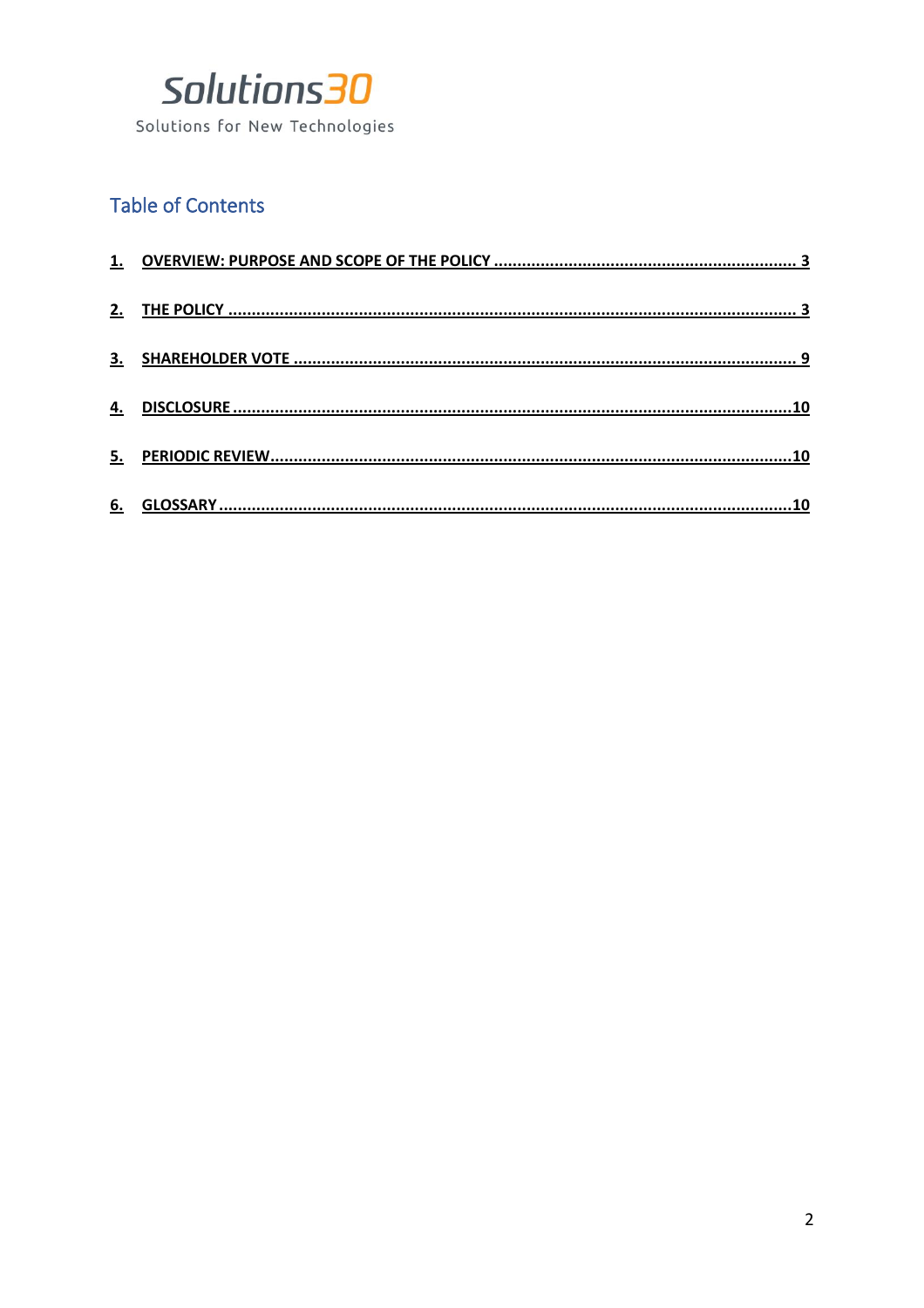Solutions for New Technologies

### <span id="page-2-0"></span>1. Overview: purpose and scope of the Policy

The purpose of this Remuneration Policy (the "**Policy**") is to describe the remuneration paid by Solutions 30 SE, registered with the Register of commerce and company, Luxembourg with identification number B.179097 (the "**Company**") to the members of its Supervisory Board and to the members of its Group Management Board ("**GMB**").

It describes:

- how it contributes to the Company's objectives relating to its business strategy and long- term interests;
- the different components of remuneration, including all bonuses and other benefits in whatever form, if any, awarded to the Supervisory Board members and GMB members, and indicates their relative proportion;
- how the pay and employment conditions of employees of the Company were taken into account when establishing the Policy;
- the duration of the contracts or arrangements with the Supervisory Board members and GMB members, the applicable notice periods, the main characteristics of supplementary pension or early retirement schemes, if any, and the terms of, and payments linked to, termination;
- the decision-making process followed for the determination, review and implementation of the Policy, including measures to avoid or manage conflicts of interest and, where applicable, the role of the Nominations and Remunerations Committee of the Supervisory Board;
- the procedural conditions under which any derogation from the Policy can be applied as well as the elements of the Policy from which a derogation is possible.

The Policy covers all forms of remuneration being paid either to a Supervisory Board member or a GMB member.

## <span id="page-2-1"></span>2. The Policy

The Company is the leading independent provider of field services for digital technology. The group Solutions 30 employs more than 7,000 employees directly and a significant further number as contractors, carrying out several tens of thousands service out-calls daily. The Company has seen significant growth since its inception.

The Company must attract suitable Supervisory Board members and GMB members to foster and develop its success. Along with being an overall attractive company, remuneration is one part of the Company's ability to do so. Consequently, this Policy contributes to the Company's business strategy and long-term interests and sustainability.

Remuneration must reflect the degree of required qualifications and experience of the Supervisory Board members and GMB members, the risks that they take personally, and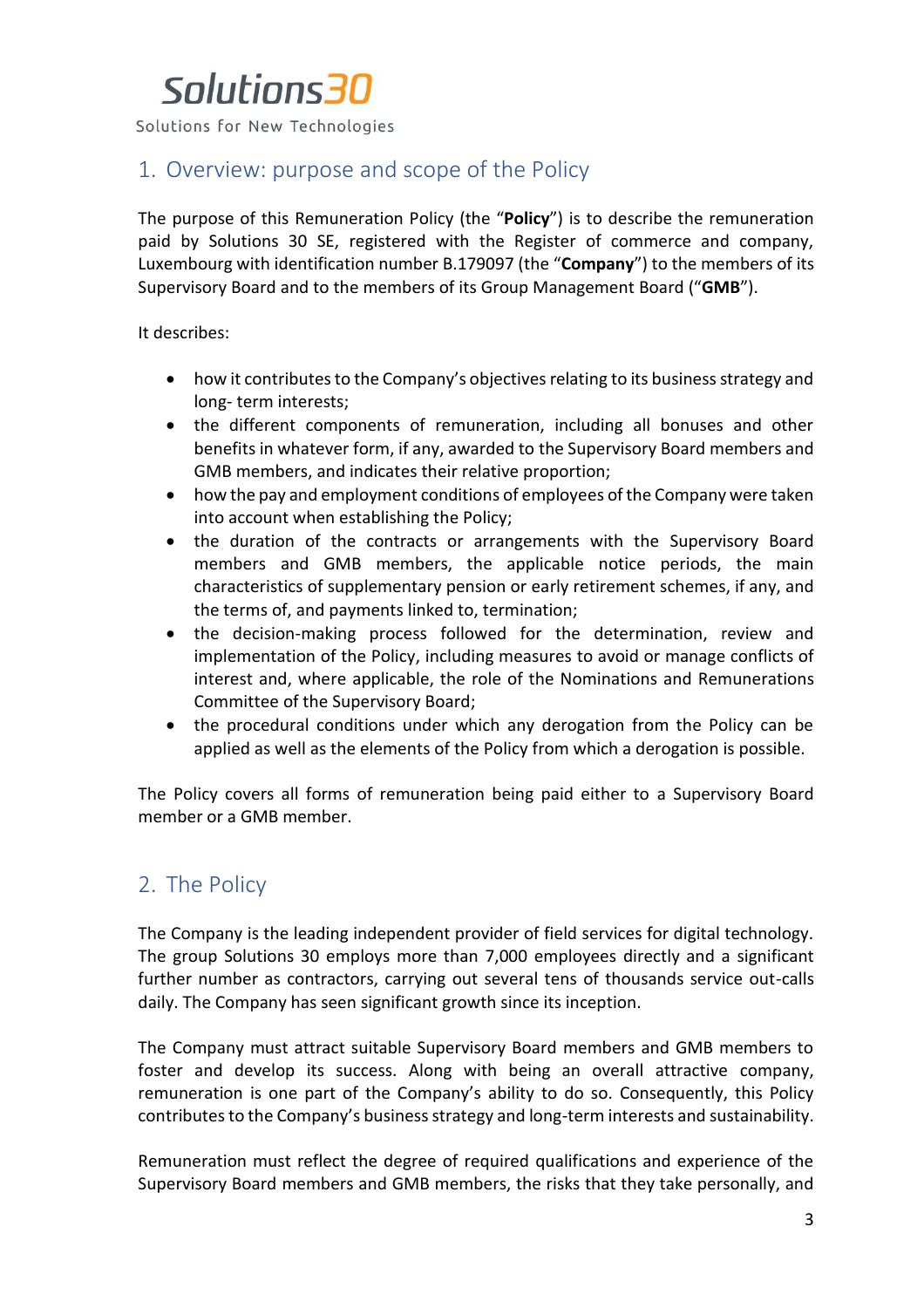Solutions for New Technologies

honour the dedication and efforts that they put into the Company. The remuneration must also be relative to the pay and employment conditions of the employees of the Company.

#### **2.1. Remuneration of Supervisory Board members**

The type of remuneration and the amount of the fees payable to the Supervisory Board members shall be determined by the general meeting of shareholders. The Supervisory Board may submit proposals to the general meeting of shareholders concerning the remuneration of the Supervisory Board members. The remuneration of Supervisory Board members may not be made dependent on the Company's results, should promote an adequate performance of their role and should reflect the time spent and responsibilities of their role.

The annual remuneration granted to the Supervisory Board members consists of:

- a fixed fee;
- a fixed fee for the Supervisory Board committees' membership, and

- a fee based on attendance to the Supervisory Board and its committees' physical (or virtual) meetings.

All these fees are net of any Luxembourgish withholding taxes on Supervisory Board members' fees. Supervisory Board members are not eligible to participate in any LTIP, nor do they receive any bonus.

#### **2.1.1. Fixed remuneration per year**

The Annual General Meeting of shareholders determines the remuneration of the Members of the Supervisory Board for attending Supervisory Board and Supervisory Board committees' meetings. Members of the Supervisory Board each receive a fixed fee of EUR 30,000 per year, whereas the Chairman receives a fixed fee of EUR 50,000 per year.

Each member of the Supervisory Board receives an additional remuneration of EUR 2,000 for each attendance in the Supervisory Board meeting (physical or virtual).

The annual fees are paid in two instalments, one each semester to each Supervisory Board member or his or her designee.

#### **2.1.2. Remuneration paid for Supervisory Board committee membership**

a) The Member of the Supervisory Board who chairs the Audit Committee receives an annual fixed remuneration of EUR 10,000. Members of the Supervisory Board who chair one of the other Supervisory Board committees receive an annual fixed remuneration of EUR 7,000.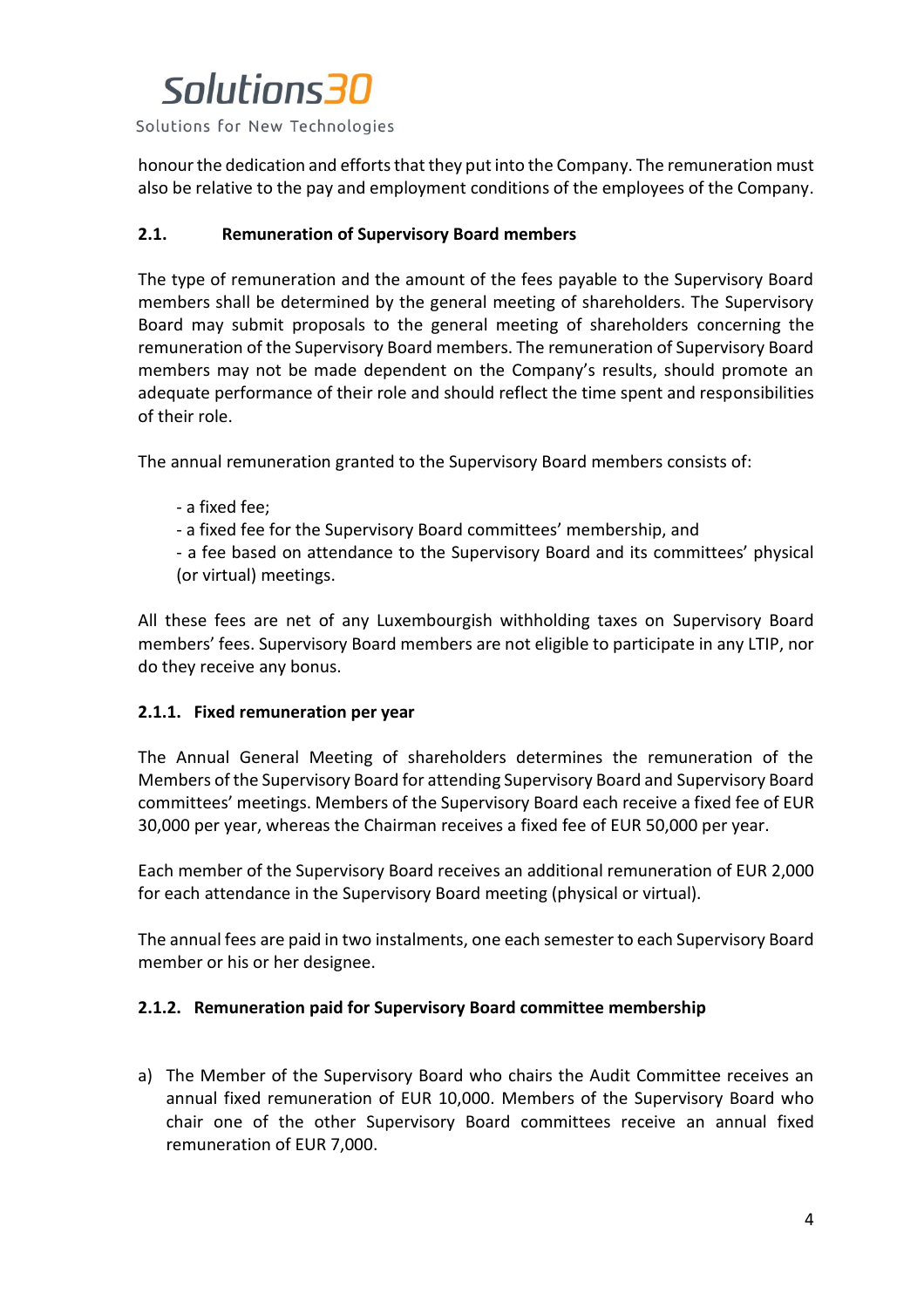Solutions for New Technologies

- b) Members of the Supervisory Board who are also members of the Audit Committee receive an annual fixed remuneration of EUR 5,000. Members of the Supervisory Board who are also members of the other committees receive an annual fixed remuneration of EUR 3,000.
- c) Each member of the Supervisory Board receives an additional remuneration of EUR 2,000 for each attendance in the Supervisory Board committees' meetings (physical or virtual).

Notwithstanding the above, the total annual remuneration of the Supervisory Board shall not exceed EUR 407,000 when calculated for 6 members of the Supervisory Board. In case of the appointment of additional members to the Supervisory Board or creation of additional committee of the Supervisory Board, the total annual remuneration mentioned above will be adjusted accordingly.

#### **2.1.3. The terms of the Supervisory Board members**

The Company's Supervisory Board members are elected for terms of four years as provided by the Articles of Association.

A Supervisory Board member can be revoked at any moment by a decision of the general meeting of shareholders without cause (*ad nutum*). There is no notice period required for a Supervisory Board member.

#### **2.2. Remuneration of GMB members**

The remuneration of GMB members comprises the following two major components:

- i) the compensation package, which may comprise the:
	- annual base fee / salary ("**ABS**");
	- annual bonus ("**AB**");
	- long-term incentive plan ("**LTIP**");

and

- ii) the benefits, which may include, but are not limited to:
	- company car;
	- pension and health care plans, and
	- death and disability insurance.

Matters concerning the remuneration of GMB members are proposed, supervised and monitored by the Nominations and Remunerations Committee of the Supervisory Board. The Nominations and Remunerations Committee oversees, advises and prepares decisions on the Company's remuneration strategy for the members of the GMB and the administration of stock-based compensation plans.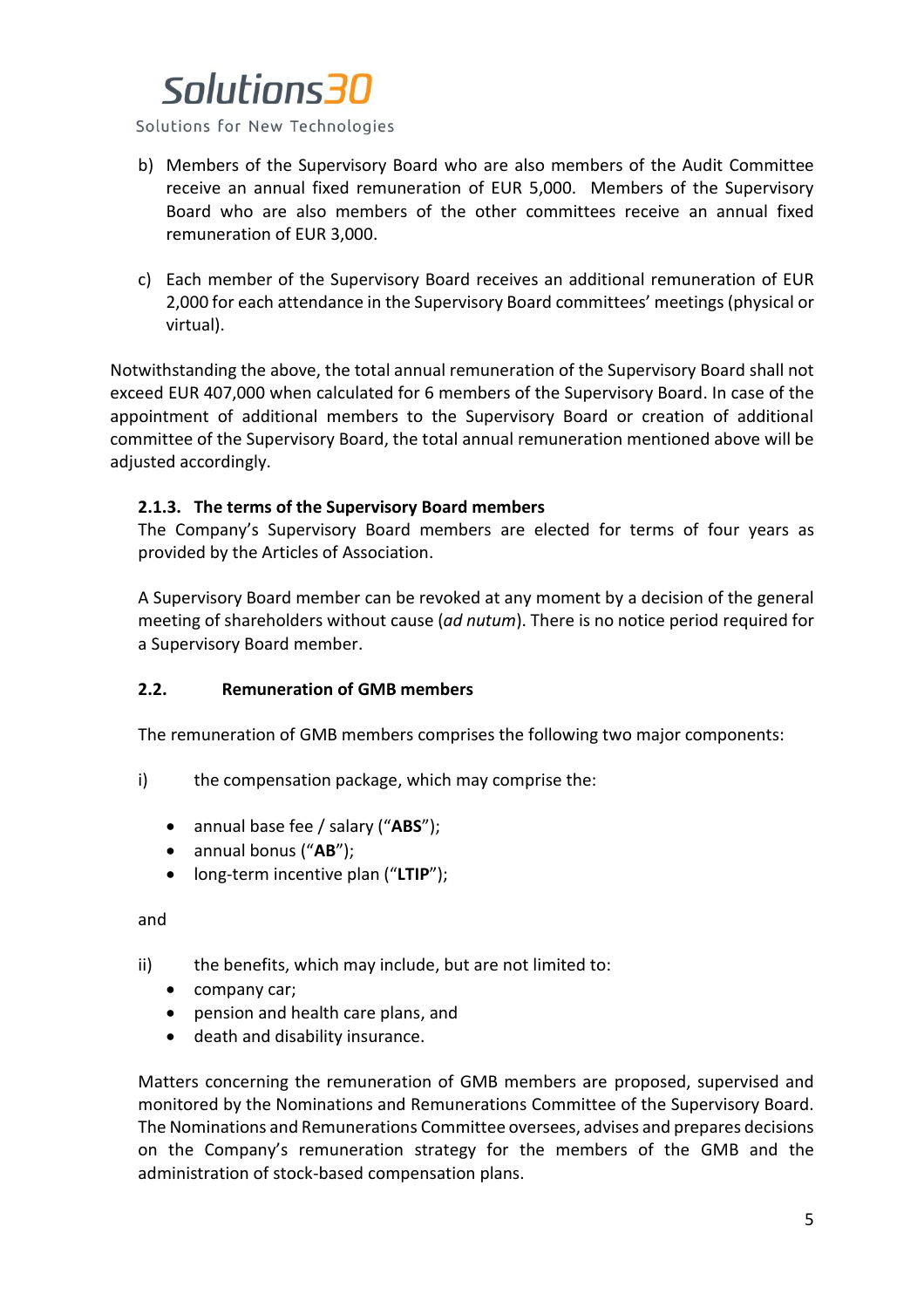

#### 2.2.1. Annual base fee / salary

The ABS of GMB members is reviewed by the Nominations and Remunerations Committee in its first meeting of the year. The Nominations and Remunerations Committee has the sole authority, besides the legally required cost of living adjustments (i.e. Luxembourg index), to adjust the ABS of GMB members.

For all new nominations as GMB member, remunerations are proposed by the Nominations and Remunerations Committee and set by the Supervisory Board on the basis of external benchmarks provided by compensation consultants, thereby considering employment conditions at the time of the offer.

#### 2.2.2. Annual bonus

The main objective of the bonus plan for the GMB is to create a performance reward scheme, that links annual variable compensation to the Company's financial results as well as the GMB members' personal and collective performance. Through this bonus plan, the Company ensures alignment and focus on the Company's objectives.

The AB of GMB members is based on the yearly performance during the relevant year and it is paid out when the audited full year financials of the Company are published, unless otherwise decided by the Supervisory Board, in any case after review by the Nominations and Remunerations Committee in its first meeting of the subsequent year directly after the end of the captioned financial year.

The AB target for GMB members shall generally be set at 50% of the ABS.

The minimum pay-out can be as low as 0% of the AB (in other words no bonus payment), with a maximum pay-out capped at 100% of the ABS.

The Nominations and Remunerations Committee shall determine the achievement of each GMB member taking into consideration financial performance and individual performance. The Supervisory Board on recommendation of the Nominations and Remunerations Committee may over time adjust the weightings of the performance measures.

a) Financial performance (accounting for a 75% of the AB proposed by the Nominations and Remunerations Committee and set by the Supervisory Board)

The financial performance measures the actual achievement vs. targets for a set of metrics with their respective pre-defined weights. The Nominations and Remunerations Committee may decide not to apply all of them, and may define the respective weight of each measure for any given year, in line with strategic business priorities for the measures of: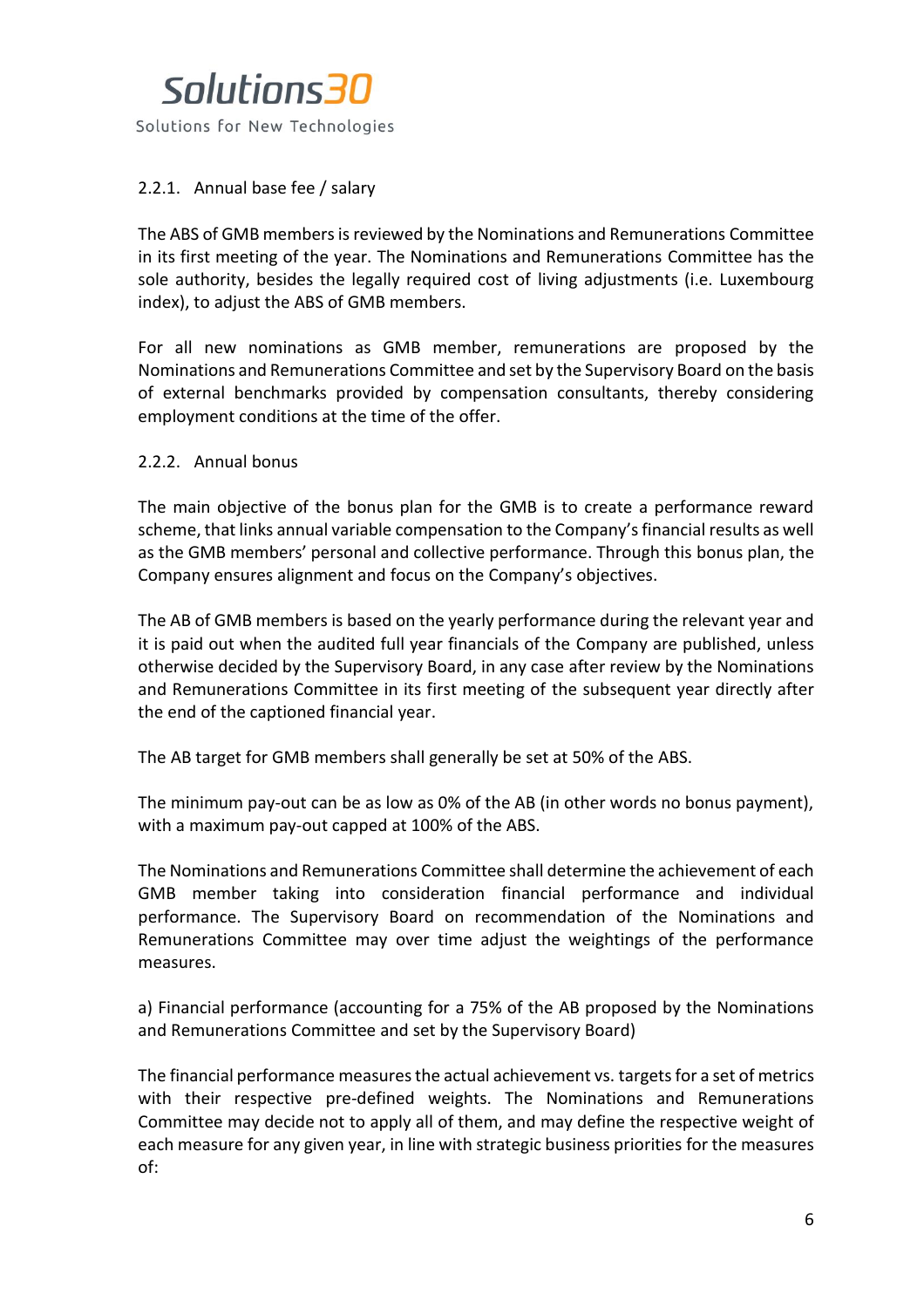

- revenue;
- EBITDA;
- net income;
- free cash flow;
- ESG measures, and
- GRC targets

The targets for those measures are set during the AB process and finally approved by the Supervisory Board.

b) Individual performance (accounting for 25% of the AB proposed by the Nominations and Remunerations Committee and set by the Supervisory Board)

The individual performance is measured as the achievement against individual objectives.

The individual objectives are set at the beginning of each financial year by the Nominations and Remunerations Committee based on a proposal prepared by the Chairman of the GMB together with the GMB. The individual objectives may include non-financial measures. The Nominations and Remunerations Committee determines, at the end of each year, whether the relevant GMB member achieved his/her individual objective targets during that year. It will do so

- for the Chairman of the GMB: based on a proposal by the Chairman of the Supervisory Board; and

- for the other GMB members: based on a proposal by the Chairman of the GMB of the Company.

#### 2.2.3. Long Term Incentive Plan (LTIP)

The objective of the LTIP is to enhance the competitiveness of the Company and its affiliates in attracting and retaining the best global executive talent. Moreover, the LTIP is designed to ensure that GMB members benefit from their contribution to increasing shareholder value.

The LTIP is proposed by the Nominations and Remunerations Committee (if required with the help of consultants) and set by the Supervisory Board. More than one LTIP can be in place at any given time. LTIPs provide for the award of equity-based incentive compensation in the form of, and not limited to, one or a combination of the following:

- stock options;
- restricted shares;
- performance shares;
- share certificates.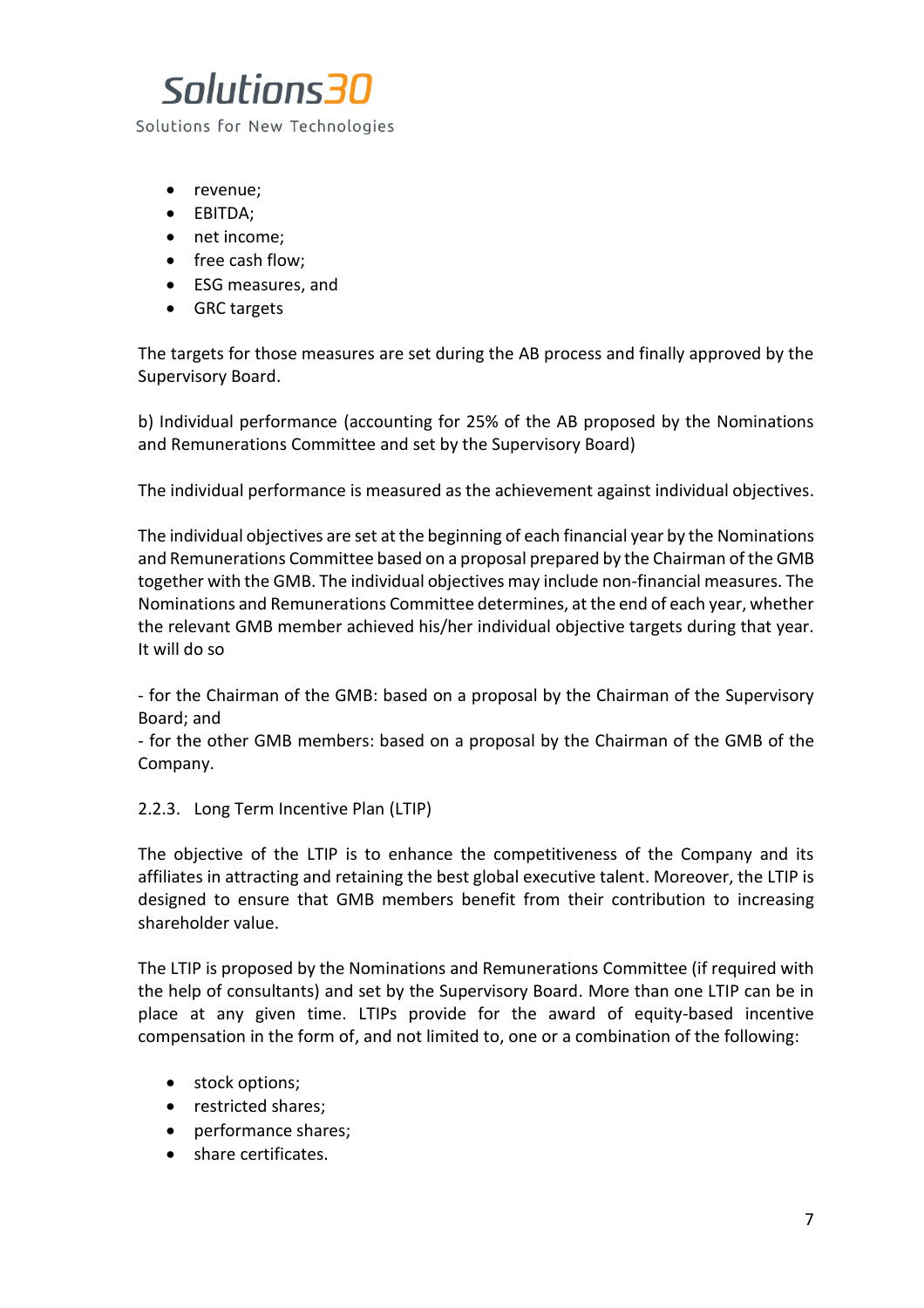Solutions for New Technologies

Any LTIP is regulated and governed by separate documentation and subject to the advisory vote of the general meeting of the shareholders, if applicable. The Supervisory Board will only approve a plan that follow governance criteria aligning GMB member interests with those of shareholders. In particular any LTIP will contain:

- a relevant multi-year performance period. Any award shall not vest, at the earliest, before the end of the performance period;
- relevant and demanding financial performance criteria based on key performance indicators that are transparent and can be understood from the Company's external reporting;
- where applicable, non-financial performance criteria promoting corporate sustainability;
- provisions disabling 'in-flight' material changes to parameters of the LTIP, except for exceptional circumstances;
- provisions requiring continued employment.

The GMB members, when exercising equity-based awards, must comply with regulations set by the French *Autorité des Marchés Financiers* (AMF) (stock market authority) and the internal regulations of the Company. Exercises by the GMB members are reported on the Company's website.

#### 2.2.4. Benefits

The following benefits may be provided to GMB members upon the discretion of the Supervisory Board, the amounts of which are aligned with local practices. No entitlement to any such benefit arises from the presence of this provision. The benefits may include but are not limited to:

- pensions and health care plans. If pension plans are provided, they are in the form of defined contribution plans;
- health check-up for GMB members;
- death and disability insurance;
- company car or car allowances.

#### 2.2.5. Employment, Resignation and Termination

GMB members are generally hired on a permanent basis and might have employment contracts or service contracts with the Company. They are required to work exclusively for the Company.

In case of resignation or termination for serious misconduct, any unvested portion of outstanding equity-based compensation is immediately forfeited. This excludes GMB members leaving the Company due to disability or for retirement, benefitting from an immediate vesting of all unvested equity.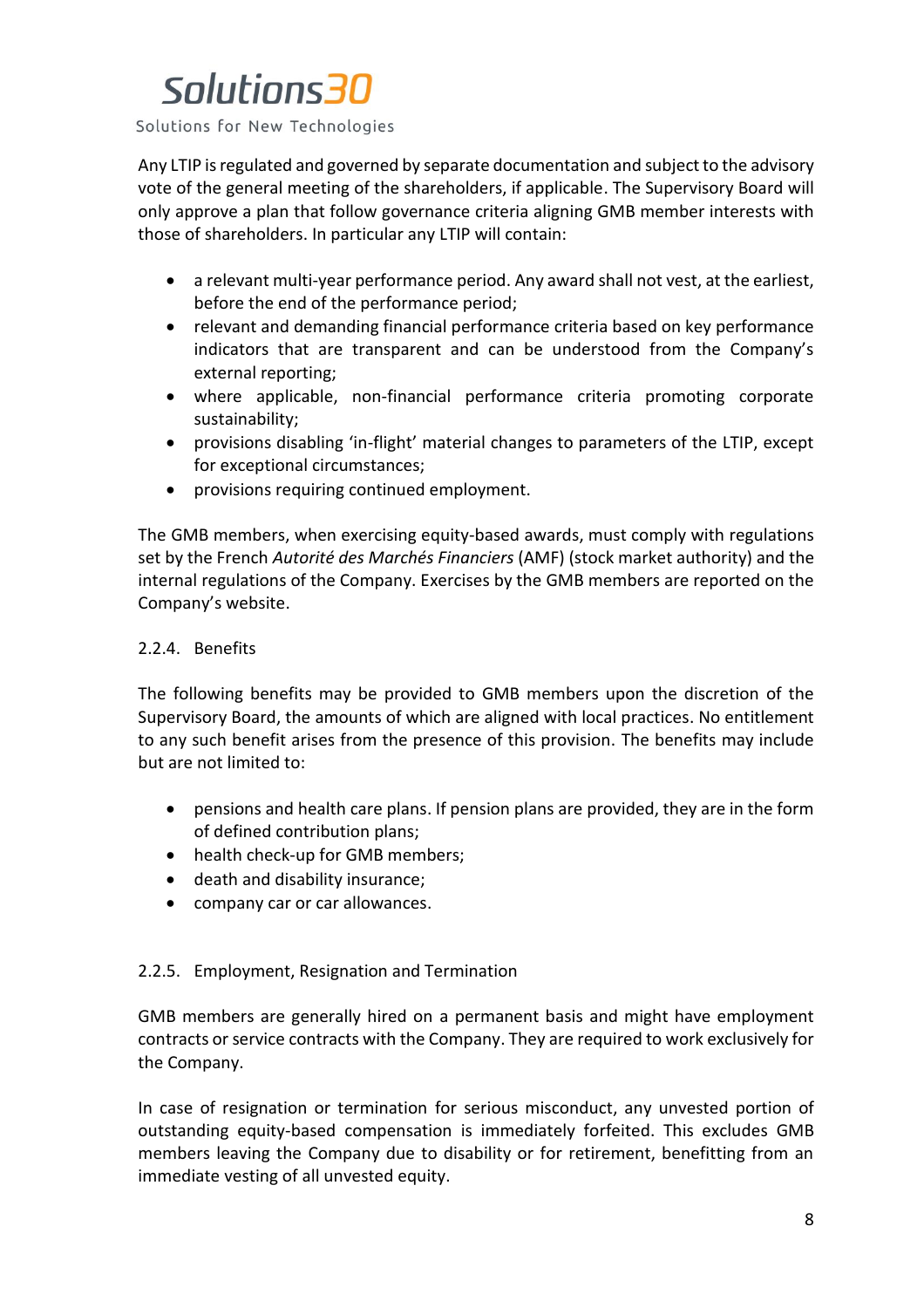

The Company and the GMB member shall terminate the employment contract respecting the applicable legal notice period; while for the termination of a service contract with the Company, the contractual obligations provided therein will be complied with.

GMB members may benefit from an indemnity entitlement in case of termination without cause. The indemnity includes statutory severance payment, if any. In any case, any indemnity payment shall not exceed the sum of the previous 18 months of ABS and AB entitlement.

#### 2.2.6. GMB members share ownership

The GMB members are encouraged to invest in the Company's shares (executive share ownership). A GMB member is expected to hold, after a period of four years after his or her first nomination, in total the equivalent of one time his or her ABS in year four and the CEO two times his or her ABS in year four (based on the effective share purchase price, or in the case of shares obtained through equity instruments, the market closing share price at the date of exercise).

In the case of a GMB member being awarded shares, or equity instruments convertible into shares, before the end of a period of four years after his or her first nomination, and the GMB member still not holding in total the equivalent of one time his or her ABS in the year of the award and the CEO two times his or her ABS in the year of the award (based on the effective share purchase price, or in the case of shares obtained through equity instruments, the market closing share price at the date of exercise), then the Company's shares awarded by the Company to that GMB member must be retained to a minimum of 1/3 of the shares awarded, for the time of employment, or until the GMB member satisfies the condition to hold the equivalent of one time his or her ABS in year four and the CEO two times his or her ABS in year four (based on the share purchase price, or in the case of equity instruments, the market closing share price at the date of exercise).

This provision aims at assuring that GMB members become shareholders of the Company, feel a sense of ownership, and focus on creating shareholder value.

## <span id="page-8-0"></span>3. Shareholder Vote

The present Policy will be submitted to a shareholder's vote at the next annual general meeting, as will any material subsequent changes. The Policy will be submitted to the general meeting of shareholders at a minimum every four years.

While the vote by the shareholders at the general meeting is advisory only, the Company will pay its Supervisory Board and GMB members only in accordance with a remuneration policy that has been submitted to a vote at the general meeting. If the general meeting of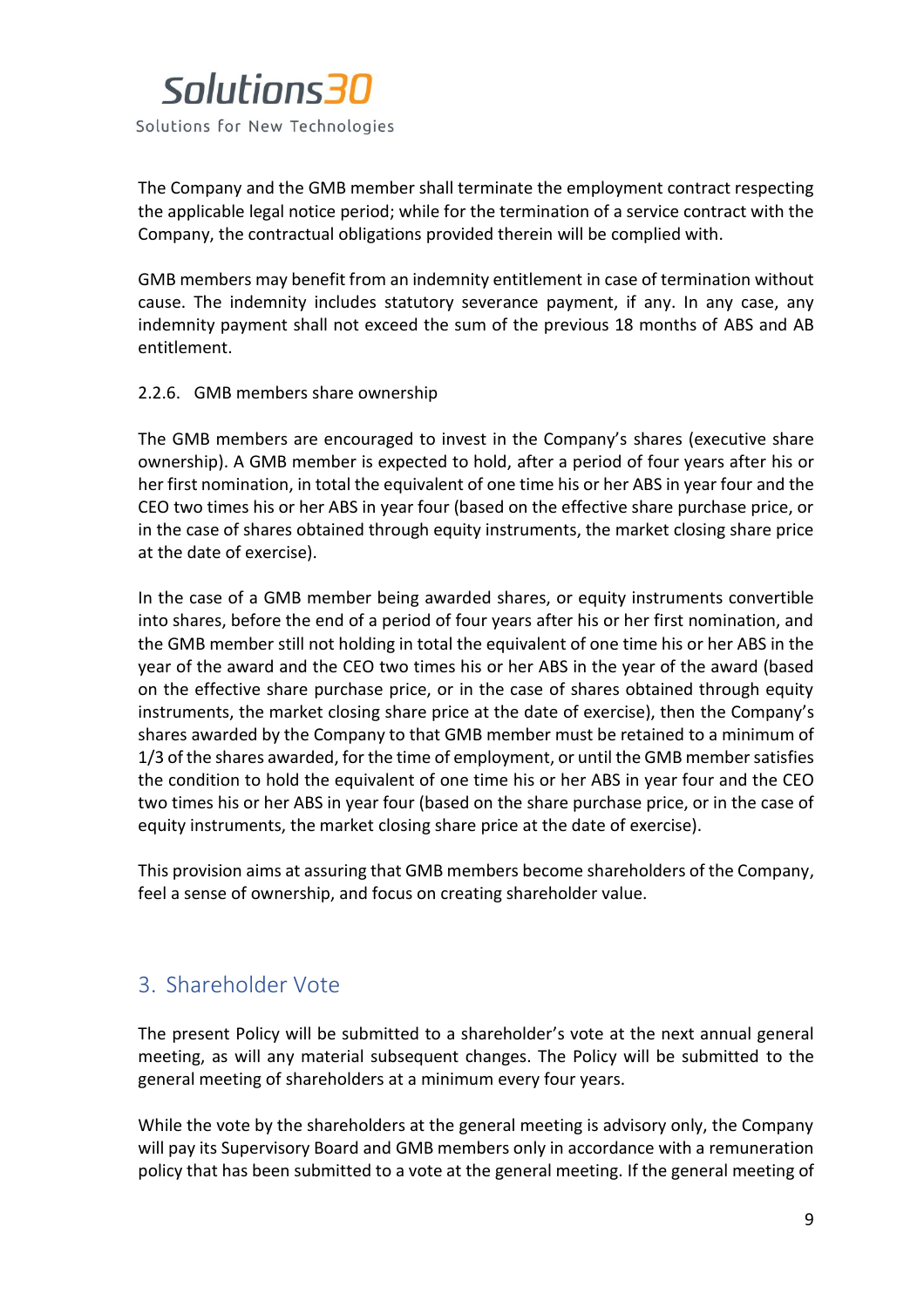

shareholders rejects the proposed Policy, the Company will submit a revised policy to a vote of the following general meeting of shareholders.

### <span id="page-9-0"></span>4. Disclosure

After the vote of the shareholders this Policy together with the date and the results of the vote shall be made available on the website of the Company where it will remain publicly available, free of charge, as long as it will be applicable.

### <span id="page-9-1"></span>5. Periodic Review

This Policy shall be reviewed on a regular basis, but at least every four years. Every material change to the Policy shall be subject to the vote of the general meeting of the shareholders.

The Nominations and Remunerations Committee shall be responsible for advising the Supervisory Board on any concrete amendment suggestions to this Policy. The final version that will be submitted to the general meeting of shareholders will be approved by the Supervisory Board.

| Term                                              | <b>Definition</b>                        |  |  |
|---------------------------------------------------|------------------------------------------|--|--|
| AB                                                | Annual Bonus. Bears the definition set   |  |  |
|                                                   | out under item 2.2 (Remuneration of      |  |  |
|                                                   | GMB members) of this Policy.             |  |  |
| <b>ABS</b>                                        | Annual Base Salary. Bears the definition |  |  |
|                                                   | set out under item 2.2 (Remuneration of  |  |  |
|                                                   | GMB members) of this Policy.             |  |  |
| Articles of Association                           | Articles of association of the Company   |  |  |
|                                                   |                                          |  |  |
| of the Nominations<br>Charter<br>and              | of the Nominations<br>Charter<br>and     |  |  |
| <b>Remunerations Committee</b>                    | Remunerations committee approved by      |  |  |
|                                                   | the Supervisory Board of the Company     |  |  |
|                                                   | on 23 April 2019                         |  |  |
| LTIP                                              | Long Term Incentive Plan                 |  |  |
| <b>Nominations</b><br><b>Remunerations</b><br>and | A committee of the Supervisory Board,    |  |  |
| Committee                                         | formed according to the Company's        |  |  |
|                                                   | Supervisory<br>Board<br>Corporate        |  |  |
|                                                   | Governance Charter and the Company's     |  |  |
|                                                   | the Nominations<br>Charter<br>οf<br>and  |  |  |

### <span id="page-9-2"></span>6. Glossary